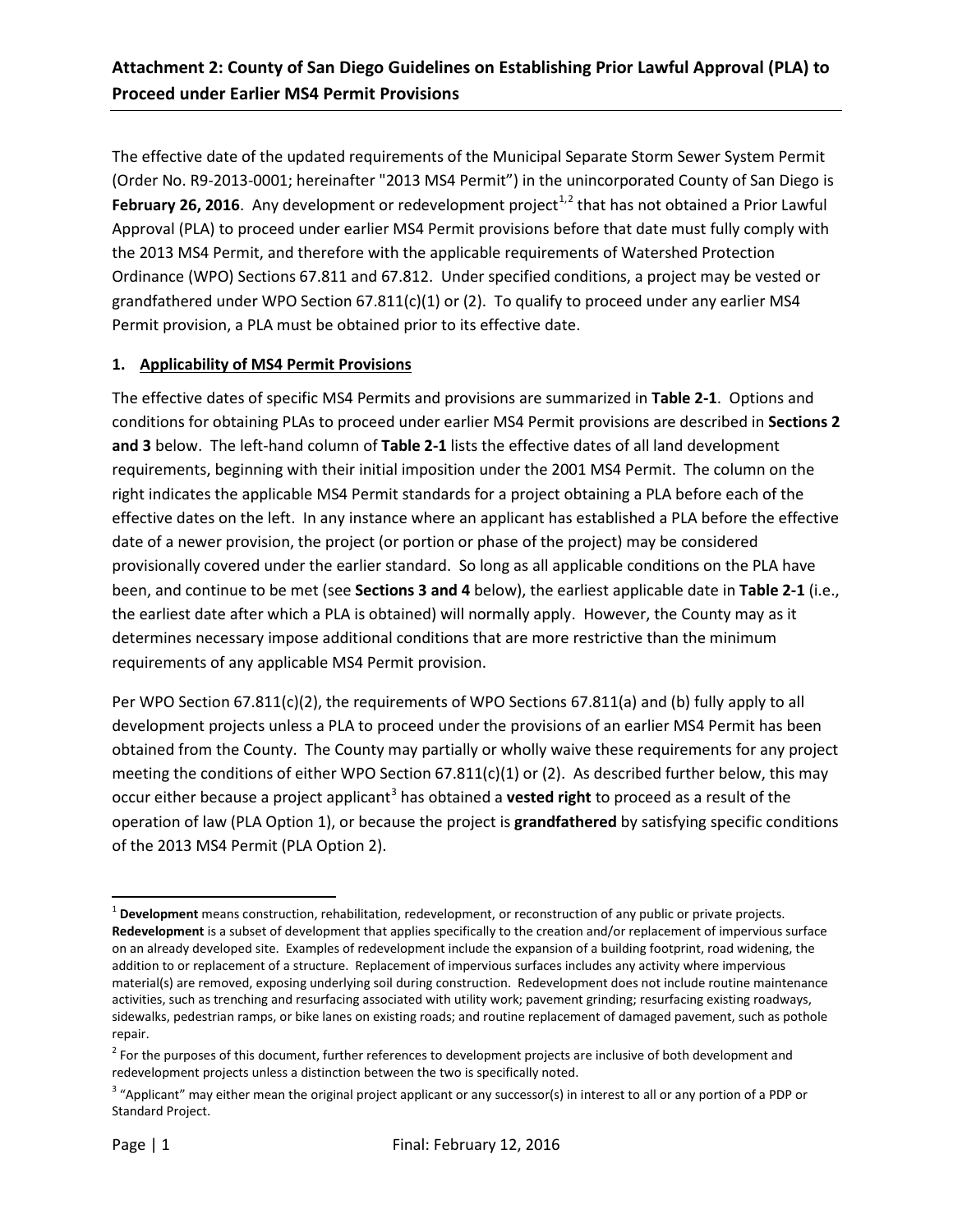| <b>Permit Provision Effective Dates</b>                                                                          | Applicable Standard for Projects Grandfathered Prior to<br><b>Effective Date</b>                                                                         |
|------------------------------------------------------------------------------------------------------------------|----------------------------------------------------------------------------------------------------------------------------------------------------------|
| 2001 MS4 Permit (Order No. 2001-001)                                                                             |                                                                                                                                                          |
| <b>February 10, 2003</b><br>Initial SUSMP effective date                                                         | Order No. 90-42 (adopted July 16, 1990) did not<br>$\bullet$<br>contain explicit requirements for land development<br>projects (discuss on a case basis) |
| 2007 MS4 Permit (Order No. 2007-0001)                                                                            |                                                                                                                                                          |
| <b>January 24, 2008</b><br>All requirements of Order No. 2007-0001 except<br>interim and final hydromodification | February 2003 SUSMP                                                                                                                                      |
| March 24, 2008<br>Interim hydromodification requirements (for<br>sites disturbing 50 acres or more)              | Land development requirements of 2007 MS4 Permit<br>minus hydromodification                                                                              |
| <b>January 8, 2011</b><br>Final hydromodification requirements                                                   | Land development requirements of 2007 MS4 Permit<br>minus hydromodification                                                                              |
| 2013 MS4 Permit (Order No. R9-2013-0001 as amended by Order. No. R9-2015-0001 and R9-2015-0100)                  |                                                                                                                                                          |
| <b>February 26, 2016</b><br>All requirements of Provision E.3                                                    | 2007 MS4 Permit land development standards<br>$\bullet$<br>effective on January 24, 2008 (except interim and<br>final hydromodification)                 |
|                                                                                                                  | Hydromodification requirements apply after March<br>$\bullet$<br>24, 2008 and January 8, 2011 effective dates                                            |

Applicants should note the following regarding the use of both PLA options:

- The two options are mutually exclusive. An applicant may utilize either PLA Option 1 or PLA Option 2, but not both at the same time. However, in some cases, it may make sense to document compliance with both options in case a change in approach is needed.
- Projects utilizing PLA Option 1 may potentially establish coverage under the requirements of any earlier MS4 Permit; however, PLA Option 2 establishes a "floor" of full compliance with the 2007 MS4 Permit.
- PLA Option 1 may be utilized both for Standard Projects and PDPs. Because the requirements for Standard Projects have changed very little since they were initially imposed under the 2001 MS4 Permit, there is normally little reason to consider the applicability of vested rights to these projects. However, some projects which were previously classified as Standard Projects under the 2007 MS4 Permit may need to be reclassified as PDPs under the 2013 MS4 Permit if they have not established a vested right to proceed under the earlier MS4 Permit. As such, these "newly designated" PDPs would be required to comply with the PDP requirements of the 2013 MS4 Permit.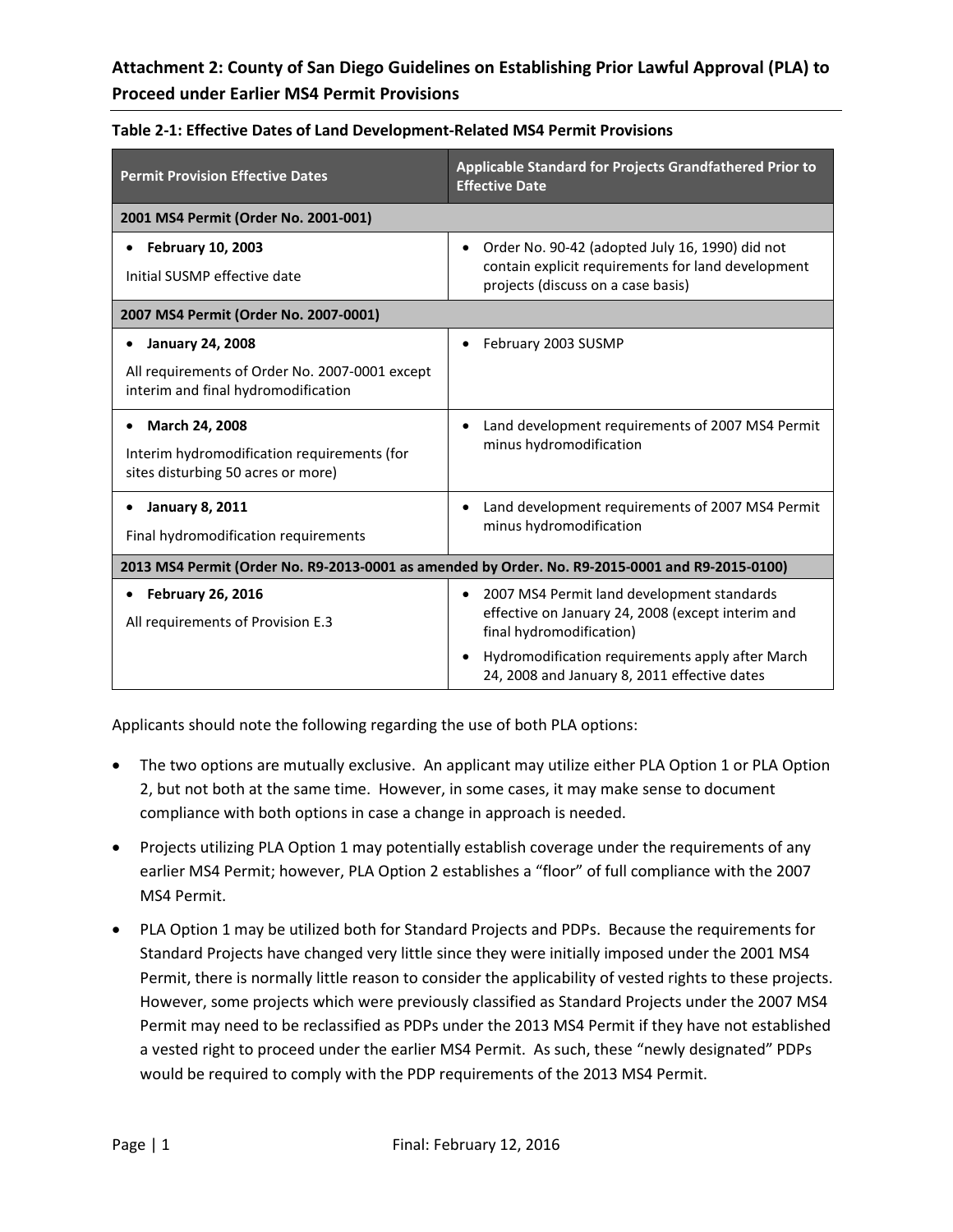### **2. Applicant Responsibilities**

While documentation related to vesting rights (PLA Option 1) and grandfathering (PLA Option 2) determinations will be maintained by the County as part of the project record, the applicant ultimately bears the responsibility for demonstrating that a PLA has been granted or continues to exist. Failure to do so may result in the revocation of that right, in which case a project may be required to partially or wholly meet updated MS4 Permit requirements. Applicants must document the basis for their assertion in a written proposal to County staff that includes a detailed explanation and rationale, including supporting calculations and information requested by the County if applicable. Staff will review the proposal and make a determination as to whether or not a vested right exists, or whether additional analysis is required. The adequacy of submitted documentation will be determined on a case-by-case basis.

Applicants must submit proposals and other required documentation in a timely manner (i.e., allowing sufficient time for County review and comment, resubmittal, and approval prior to applicable deadlines), and to demonstrate and maintain documentation of ongoing compliance with the conditions of a vested right initially recognized by the County.

### **3. PLA Option 1 (Vested Rights; WPO Section 67.811(c)(1))**

In accordance with the 2013 MS4 Permit, WPO Section 67.811(c)(1) provides that: *"Previous land development requirements may be allowed to apply to any portion or phase of a development project for which the Authorized Enforcement Official determines the County lacks the land use authority or legal authority to require the project to implement the requirements of Sections 67.811(a) and/or (b)."*

This means that any project that has obtained a legally vested right to proceed under an existing permit or approval may continue under the MS4 Permit standard applicable at the time that the permit or approval was issued. In most cases, this will mean compliance with the 2007 MS4 Permit (these requirements are described in the *January 2011 Standard Urban Stormwater Mitigation Plan*, or SUSMP<sup>[4](#page-2-0)</sup>). However, under limited circumstances a project may qualify for coverage under the provisions of an earlier MS4 Permit.

Vested rights may initially be established in a number of ways under California law, including the following:

- An applicant substantially relies on an issued permit, but then may be limited to work within the scope of that permit (See, for example, *Avco Community Developers v. South Coast Reg'l Comm'n (1976) 17 Cal.3'd 785*.).
- An applicant has entered into a development agreement restricting the application of new requirements (See, *Gov't Code S 65964 et seq.*).

<span id="page-2-0"></span>l  $4$  Approved January 2011 and updated September 2012; Available at [http://www.sandiegocounty.gov/content/sdc/dpw/watersheds/susmp/susmp.html.](http://www.sandiegocounty.gov/content/sdc/dpw/watersheds/susmp/susmp.html)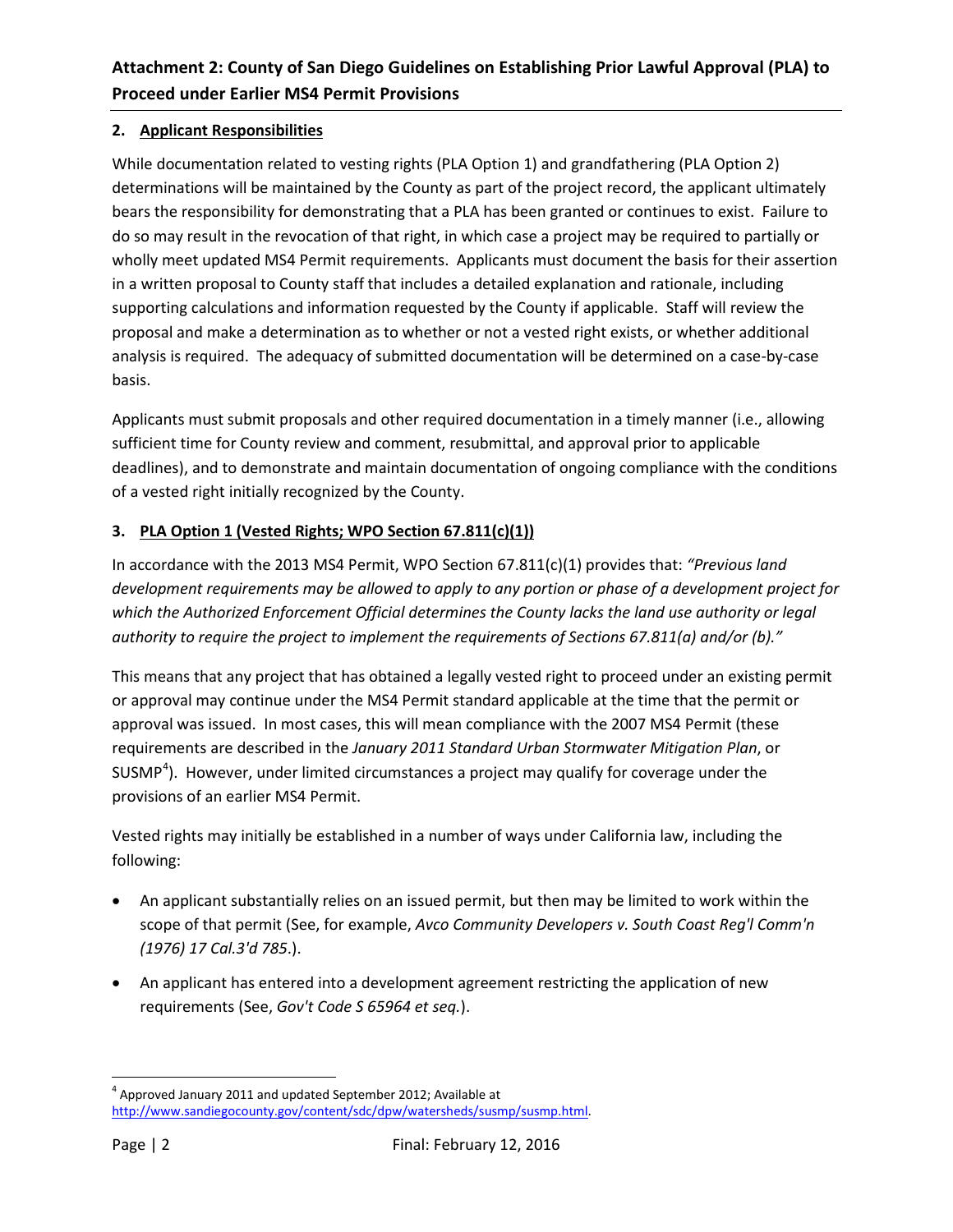- The *Subdivision Map Act, Gov't Code Sec. 66410 et seq*. sets forth circumstances whereby applicants can obtain a vested right to proceed under requirements in effect at the time a tentative map application is deemed complete. (See, for example, *Gov't Code SS 66474.2 & 66498.1-66498.9.*) Vested rights obtained in connection with a tentative map application do not always extend to subsequent discretionary permits or approvals needed to develop the subdivision.
- The County otherwise determines that it lacks the land use authority or legal authority to require the project to implement the requirements of a newer MS4 Permit.

The recognition of vested rights by the County is provisional, and remains valid only so long as all applicable conditions of the applicable PLA(s) continue to be satisfied. Under no circumstances does the mere issuance of a permit or approval guarantee that a vested right will continue to be recognized.

Vested rights granted under any County approval are limited to the conditions of that approval, including the scope and temporal extent of the work authorized under the approval. Applicants are responsible for understanding the specific conditions and limitations of any vested right granted by the County, as well the circumstances under which that right might be modified or revoked. PLA determinations will be periodically reviewed, and updated MS4 provisions applied where necessary.

Per WPO Section 67.803(a) the County may in some instances be required to impose newer requirements at the time that a subsequent permit or approval such as a building or grading permit is sought if it is legally feasible to do so at that time. This may apply in instances where applicable stormwater compliance obligations have either been partially or fully satisfied under the earlier approval. [5](#page-3-0)

As noted, applicants must demonstrate, and maintain documentation of, ongoing compliance with the conditions of any vested right initially recognized by the County, including the following:

- Proof of establishment of use and reliance on construction permits. Examples of information that may be acceptable to the County, either as primary or supporting documentation, include:
	- o Inspection records,
	- o Supervised grading reports
	- o Condition satisfaction,
	- o Payroll records,
	- o Contractor or vendor invoices or payments,
	- o Aerial photographs, and
	- o Any other form of documentation deemed acceptable by the County.

The adequacy of submitted documentation will be determined on a case-by-case basis. In general, acceptable forms of documentation include only those that are independently verifiable by County

l

<span id="page-3-0"></span><sup>&</sup>lt;sup>5</sup> For example, if treatment control best management practices (TCBMPs) are installed to treat runoff from streets under a grading permit, but treatment has not been provided under that permit for the individual lots in a development, updated treatment standards applicable at the time of building permit issuance for the lots may be applied. In such case, if any BMPs necessary to comply with the newer requirements cannot be accommodated within the confines of existing lots, the applicant may be compelled to remap the subdivision.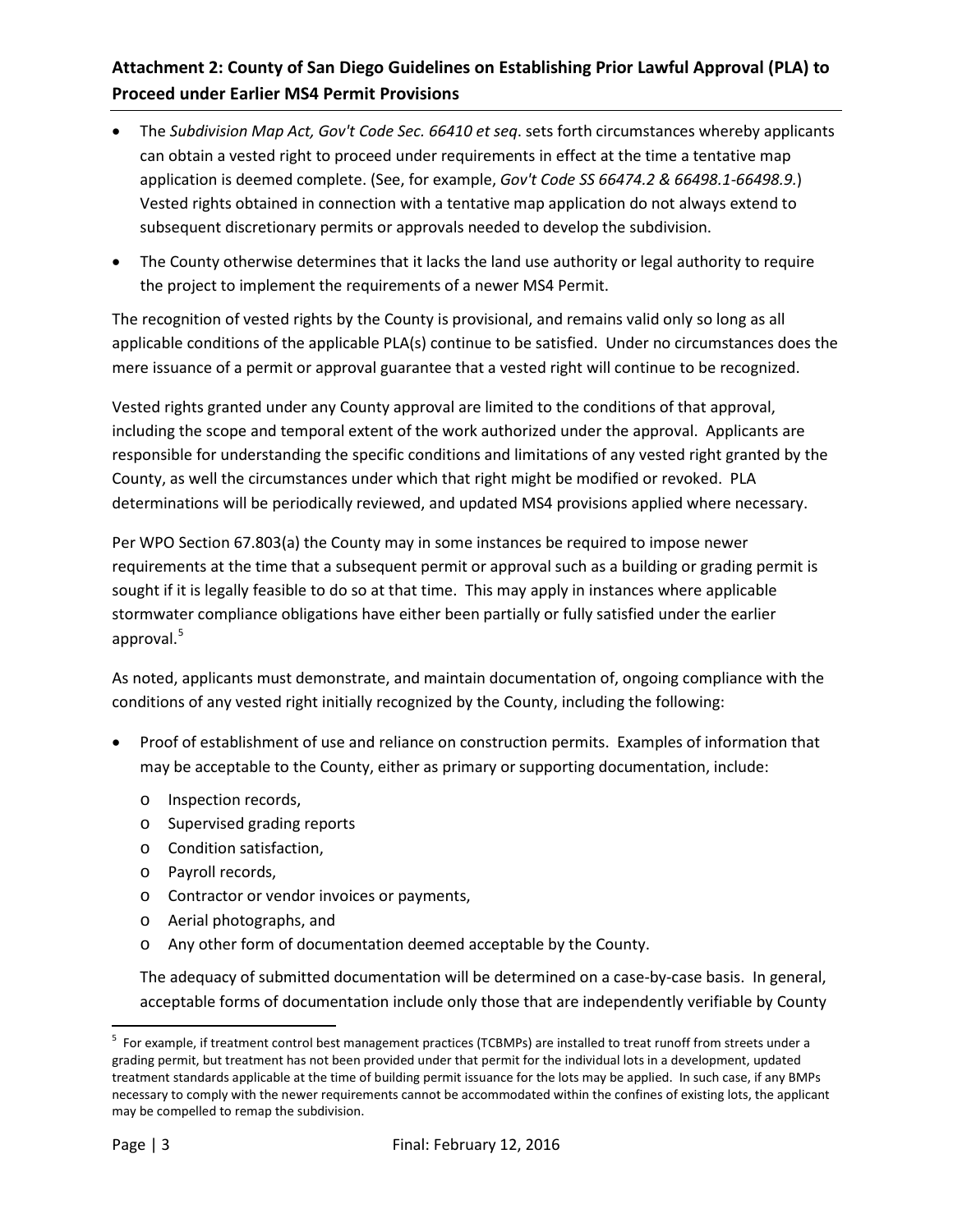staff. Statements by applicants or contractors (even if written or sworn) are not considered sufficient.

- Satisfaction of all applicable MS4 Permit and other County requirements prior to expiration of the permit(s) under which a right is initially deemed to be vested.
- Other documentation as requested by the County.

### **4. PLA Option 2 (Grandfathering Under the 2013 MS4 Permit; WPO Section 67.811(c) (2))**

Provision E.3.e.(1)(a) of the 2013 MS4 Permit allows projects that meet specified criteria to be grandfathered under the requirements of the 2007 MS4 Permit. Under this option, compliance with the 2007 MS4 Permit (e.g., general, source control, low impact development, structural treatment control, and hydromodification management BMP requirements) is established as a minimum compliance standard. Per WPO Section 67.811(c)(2), this option is as follows:

*"(2) At its discretion, the Authorized Enforcement Official may allow the requirements of the immediately prior [2007] MS4 Permit to apply to any portion or phase of a Priority Development Project for which all of the conditions below have been satisfied.*

- *(A) Initial Approvals. Prior to the effective date of the current MS4 Permit provisions [i.e., February 26, 2016], the applicant must have:*
	- *i. Obtained an approval of a design that incorporates the storm water drainage system for the Priority Development Project in its entirety, including all applicable structural and hydromodification management BMPs consistent with the requirements of the prior [2007] MS4 permit. For public projects, a design stamped by the County Engineer or engineer of record for the project is considered an approved design; and*
	- *ii. Been issued a project permit or approval that authorizes the commencement of construction activities based on the design approved in Section 67.811(c)(2)(A)i;*

*For purpose of Section 67.811(c), the effective date of the 2013 MS4 Permit provisions is February 26, 2016.*

- *(B) Demonstrated to the County's satisfaction that construction activities have commenced on any portion of the Priority Development Project site within 365 days prior to [i.e., February 16, 2015], or 180 days after [i.e., August 14, 2016], the effective date of the current [2013] MS4 Permit provisions, where construction activities are undertaken in reliance on the permit or approval.*
- *(C) Subsequent Approvals. Within five years of the effective date of the current MS4 Permit provisions [i.e., prior to February 16, 2021], the applicant must have obtained all subsequent project permits or approvals that are needed to implement the design initially approved in conformance with WPO Section 67.811(c)(2)(A)i. After that time, any portion or phase of a Priority Development Project for which subsequent approvals have not been obtained is required to meet the updated requirements of WPO Section 67.811(a) and (b).*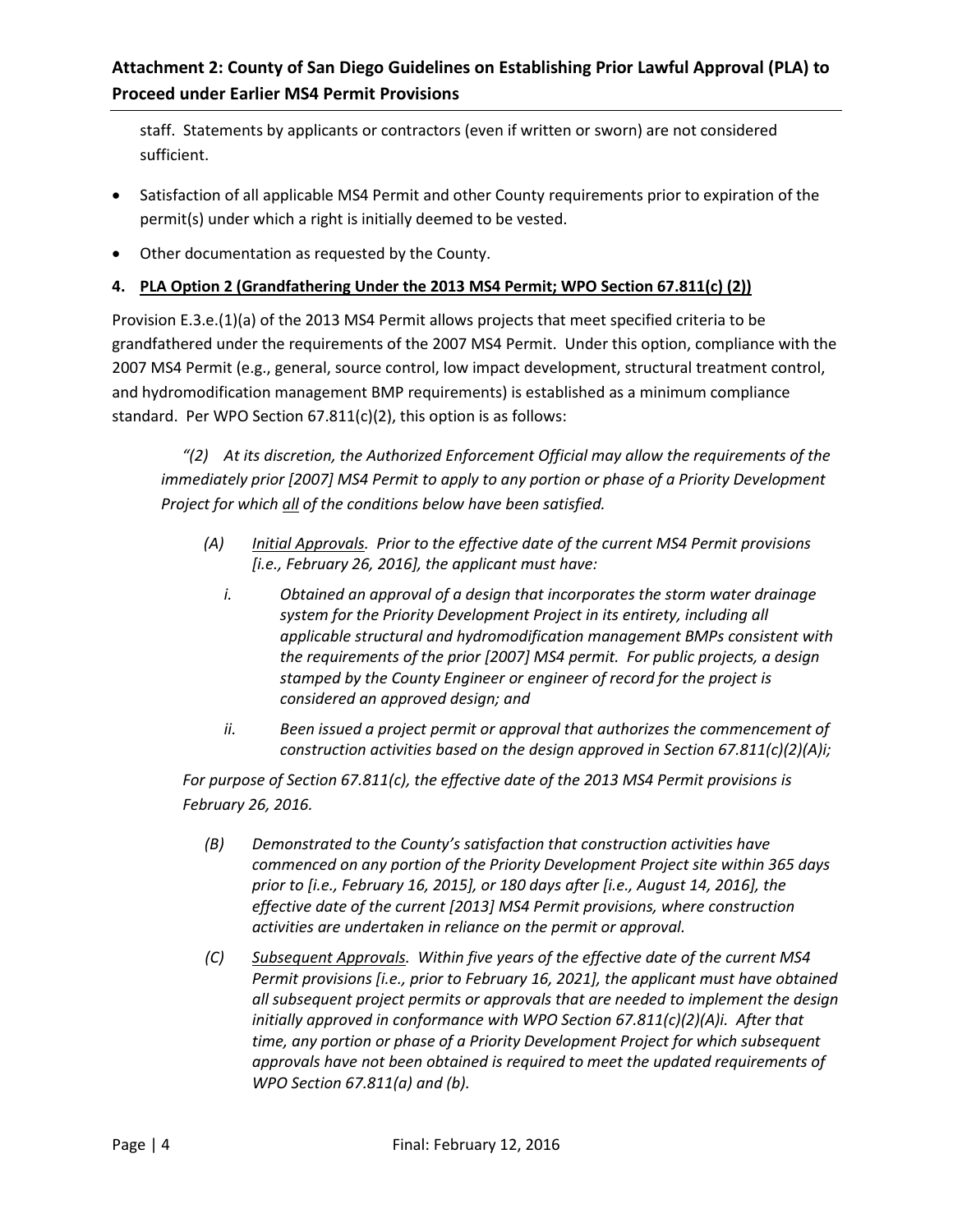(D) *Substantial Conformity. The storm water drainage system for the Priority Development Project in its entirety, including all applicable structural pollutant treatment control and hydromodification management BMPs, must remain in substantial conformity with the design initially approved in conformance with WPO Section 67.811(c)(2)(A)i. Any portion or phase of a Priority Development Project not maintaining substantial conformity with this design is required to meet the updated requirements of WPO Sections 67.811(a) and (b)."*

Applicants should note that the use of this option requires continued compliance with all of the conditions listed above (i.e., Conditions (A)i through (D)) throughout project completion. **Figure 2-1** summarizes the dates and ranges applicable to each condition. General guidance for complying with them is also provided below. Applicants should work closely with County staff to assess their specific requirements, including checking for the development of updated or more detailed guidance. As noted, applicants must demonstrate, and maintain documentation of, ongoing compliance with the conditions of any grandfathering right initially recognized by the County.

### *Condition (A)i: Initial Design Approvals*

Applicants must initially obtain a County approval that incorporates the design of the storm water drainage system for the PDP in its entirety. Initial designs used to satisfy this requirement will normally be documented in the PDP Stormwater Quality Management Plan (SWQMP), drainage reports, and associated exhibits and plans. These documents may be submitted in support of any of the following types of approvals:

- Major Use Permits,
- Tentative Maps,
- Site Plans,
- Grading or Improvement Plans,
- Tentative Parcel Maps,
- Building Permits, and
- Any other approval deemed acceptable by the County.

The purpose of this provision is to require applicants to obtain early approval of a design that fully satisfies the requirements of the 2007 MS4 Permit for all areas and phases of the project. At a minimum, this includes the following design features:

- Delineation of Drainage Management Areas (DMAs) for the entire PDP,
- Identification of all applicable TCBMPs,
- Identification of all applicable hydromodification BMPs,
- Identification of all site design BMPs that affect the design or performance requirements of TCBMPs and/or hydromodification BMPs, and
- Supporting calculations and assumptions that demonstrate the ability of the PDP to fully meet all applicable treatment and hydromodification requirements for each identified DMA.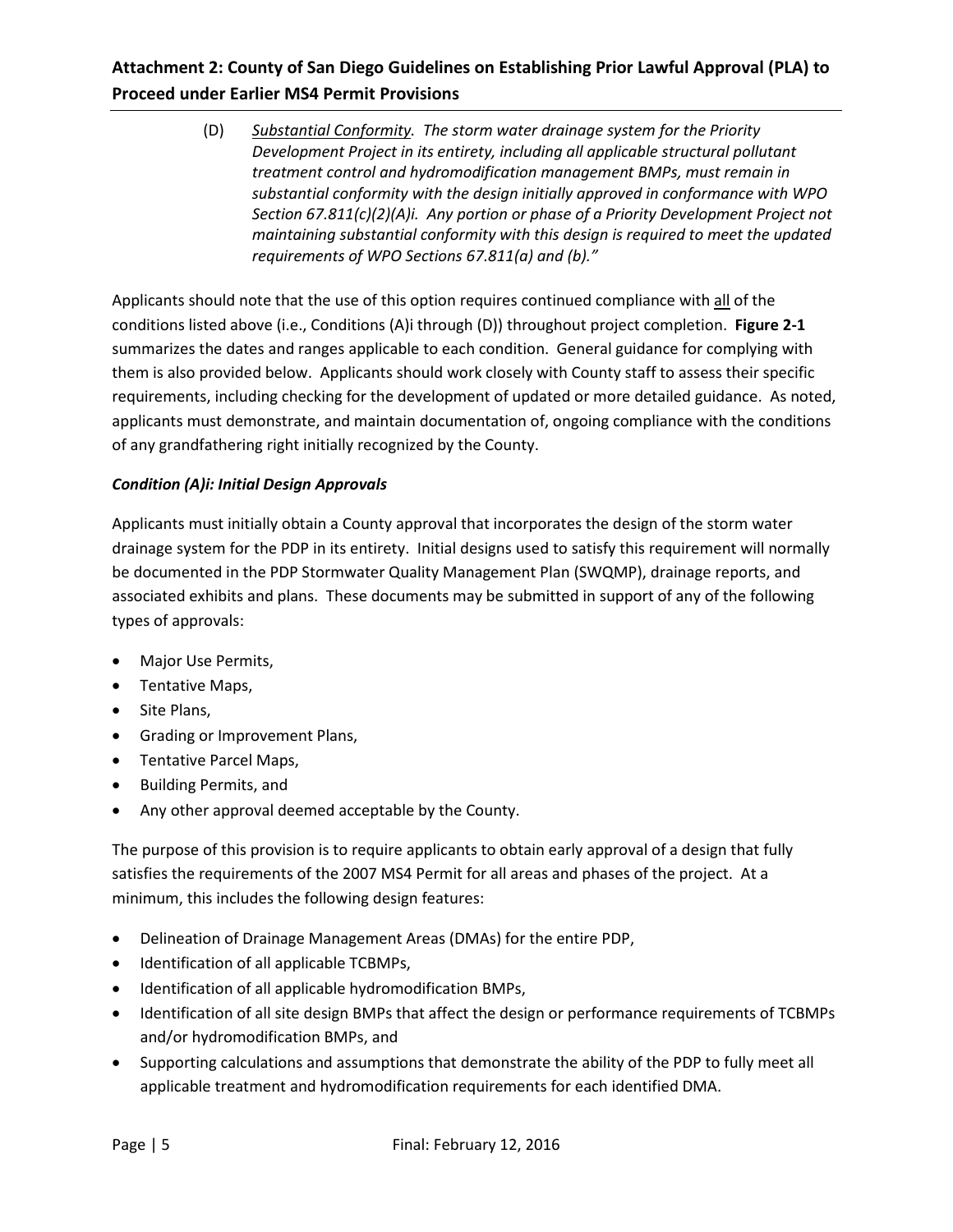

**Figure 2-1: Summary of Deadlines for Complying with 2013 MS4 Permit Grandfathering Provisions (PLA Option 2). Note: Lettering of provisions refers to subsections of WPO Section 67.811(c)(2).**

This requirement must be satisfied for the PDP in its entirety; however, at the County's discretion it may be met by multiple approvals that collectively address the entire storm water drainage system, so long as all approvals are obtained prior to February 26, 2016. BMPs and other proposed design features must be identified and located with sufficient specificity to allow reviewers to fully evaluate the PDP's compliance with all applicable performance standards for the projected final buildout.

For projects such as business parks or phased residential developments, where the final design details are not initially known, it is acceptable to propose BMPs and delineate DMAs based on documented assumptions about final build-out (e.g., % imperviousness of individual lots or areas, site drainage patterns, and BMP types, locations, performance, etc.). However, as described under **Condition (D),** below, substantial conformance with these initial assumptions must be maintained throughout the life of the project. Failure to do so may result in the imposition of updated standards during later stages of development.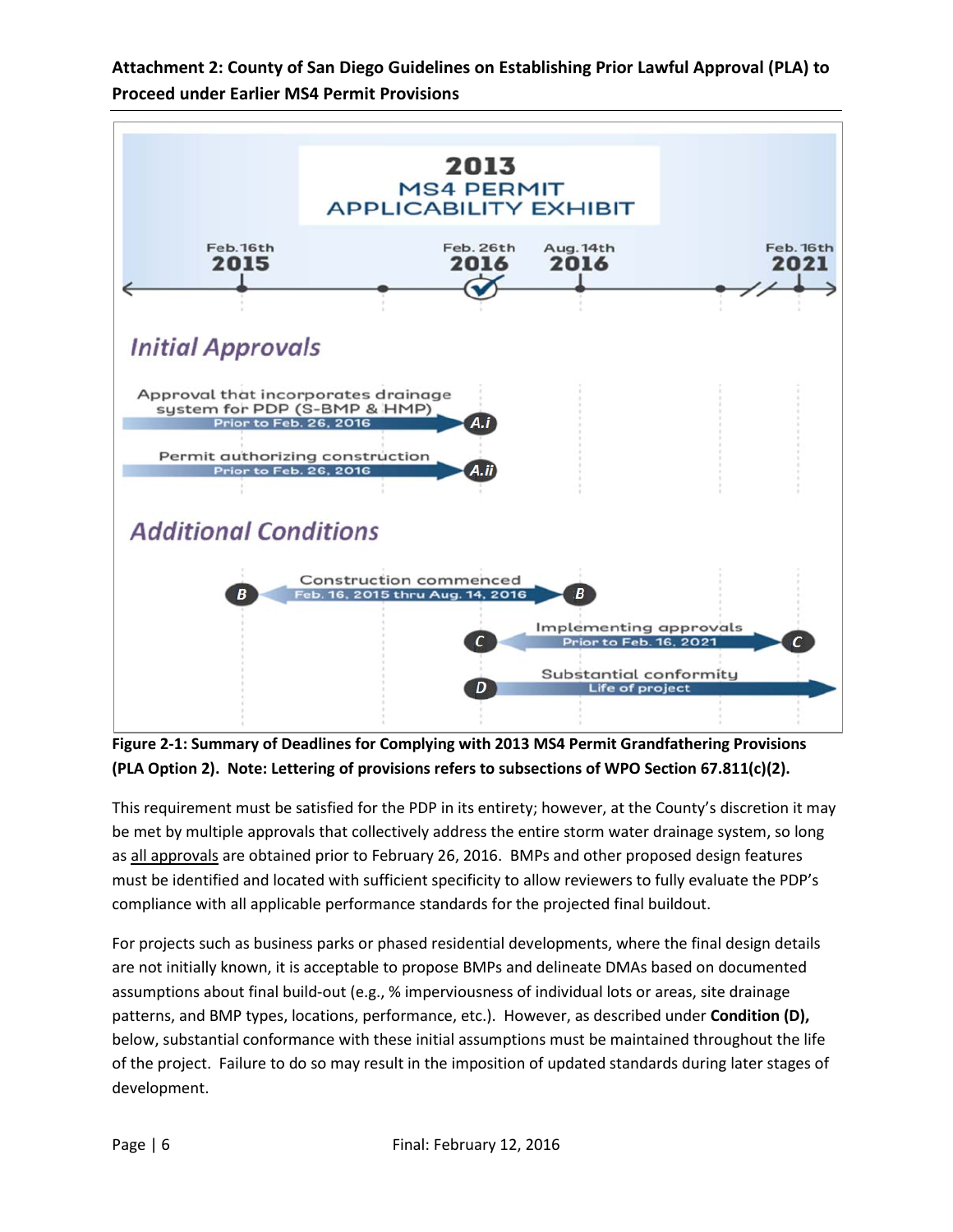### *Condition (A)ii: Issuance of Construction Permits or Approvals*

Prior to February 26, 2016, the applicant must also have *"been issued a project permit or approval that authorizes the commencement of construction activities[6](#page-7-0) "* based on the design approved under **Condition (A)ii** above. Permits and approvals that may be used to satisfy this requirement include:

- Grading permits,
- Building permits,
- Improvement plan permits,
- Clearing and grubbing permits,
- Well permits,
- Construction right of way permits, and
- Any other permit or approval recognized by the County as authorizing the applicant to commence construction activities on the PDP.

This condition is considered satisfied on issuance of a construction permit or approval for any portion or phase of the PDP prior to February 26, 2016. Once satisfied, this one-time condition is not subject to further County review.

Applicants are advised to consult with County staff as early as possible to ensure that a qualifying approval is issued before the effective date.

#### *Condition (B): Commencement of Construction*

Not more than 365 days before or 180 days after the BMPDM Effective Date, applicants must commence construction activities under a permit issued per **Condition (A)ii,** above. This is also a onetime condition that, once satisfied, is not subject to further review. Its purpose is twofold: (i) it prevents older inactive projects from being grandfathered under the 2007 MS4 Permit, and (ii) it ensures that newer projects are grandfathered only if they conduct work within six months of the effective date of the 2013 MS4 Permit. Together, they ensure that the grandfathering provisions of the 2013 MS4 Permit are extended only to active projects.

To satisfy this requirement, construction activities on the project site must have commenced between February 16, 2015 and August 14, 2016 under an open construction permit or approval (including modifications and renewals) issued by the County. Applicants are responsible for providing documentation of the commencement of these activities. Examples of information that may be acceptable to the County, either as primary or supporting documentation, include:

• Inspection records,

 $\overline{\phantom{a}}$ 

<span id="page-7-0"></span><sup>&</sup>lt;sup>6</sup> Attachment C of the 2013 MS4 Permit defines Construction Activities as "Actions implemented during construction of development or redevelopment projects during the Preliminary Task (including rough grading and/or disking, clearing and grubbing operations, or any soil disturbance prior to mass grading), Grading or Land Development (including topography and slope reconfiguration, alluvium removals, canyon cleanouts, rock undercuts, keyway excavations, land form grading, and stockpiling of select material for capping operations), Streets and Utility Installation (including excavation and street paving, lot grading, curbs, gutters and sidewalks, public utilities, public water facilities including fire hydrants, public sanitary sewer systems, storm sewer systems and/or other drainage improvements), or Vertical Construction (including the build out of structures from foundations to roofing, including rough landscaping)."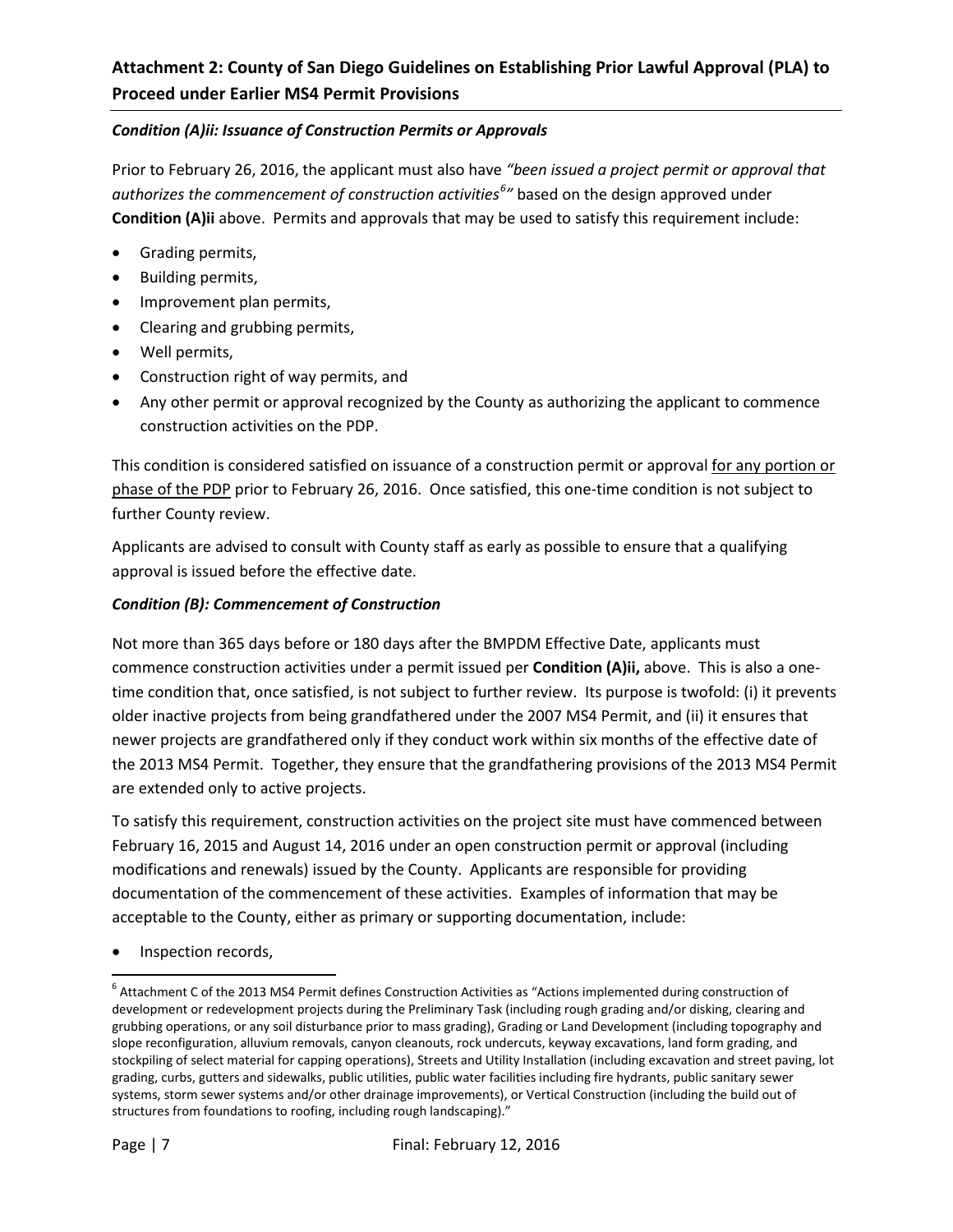- Supervised grading reports
- Condition satisfaction,
- Payroll records,
- Contractor or vendor invoices or payments,
- Aerial photographs, and
- Any other form of documentation deemed acceptable by the County.

The adequacy of submitted documentation will be determined on a case-by-case basis. In general, acceptable forms of documentation include only those that are independently verifiable by County staff. Statements by applicants or contractors (even if written or sworn) are not considered sufficient.

**Conditions (A)i** through **(B),** above, provide a means for a PDP to initially be grandfathered under the provisions of the 2007 MS4 Permit. However, as noted, these determinations should always be considered provisional. **Conditions (C)** and **(D),** below, describe additional requirements that must be met for a project to maintain its grandfathered status. Failure to meet either of these conditions may result in the revocation of a grandfathering right, in which case a project may be required to partially or wholly meet updated MS4 Permit requirements. Grandfathering determinations will be periodically reviewed, and updated MS4 provisions applied where necessary.

Grandfathering rights granted under any County approval are limited to the conditions of that approval, including the scope and temporal extent of the work authorized under the approval. Applicants are responsible for understanding the specific conditions and limitations of any vested right granted by the County, as well the circumstances under which that right might be modified or revoked.

### *Condition C: Issuance of Implementing Approvals*

This provision establishes a "shelf life" on grandfathering decisions by limiting the time allowed to obtain the approvals needed to fully implement the approved design. To maintain the grandfathered status of a PDP, applicants must also have been issued, by February 16, 2021, all subsequent project permits or approvals needed to implement the design initially approved under **Condition (A)i** above. In essence, only work authorized under permits or approvals issued prior to February 16, 2021 may be grandfathered under the 2007 MS4 Permit. Note that this requirement applies to issuance of permits or other approvals, rather than completion of work under them. As such, work may continue to be conducted under 2007 MS4 Permit standards for the duration of the term of that permit or approval, including allowable modifications and extensions. Depending on the approval type this may be multiple years.

Implementing approvals obtained after February 16, 2021 will be subject to the MS4 Permit provisions applicable at the time that each approval is obtained. In instances where applicable stormwater compliance obligations have only been partially satisfied under earlier approvals, the County may be legally obligated to impose updated MS4 Permit requirements upon subsequent permit issuance<sup>[7](#page-8-0)</sup>.

<span id="page-8-0"></span> $\overline{\phantom{a}}$  $<sup>7</sup>$  For example, see footnote 5.</sup>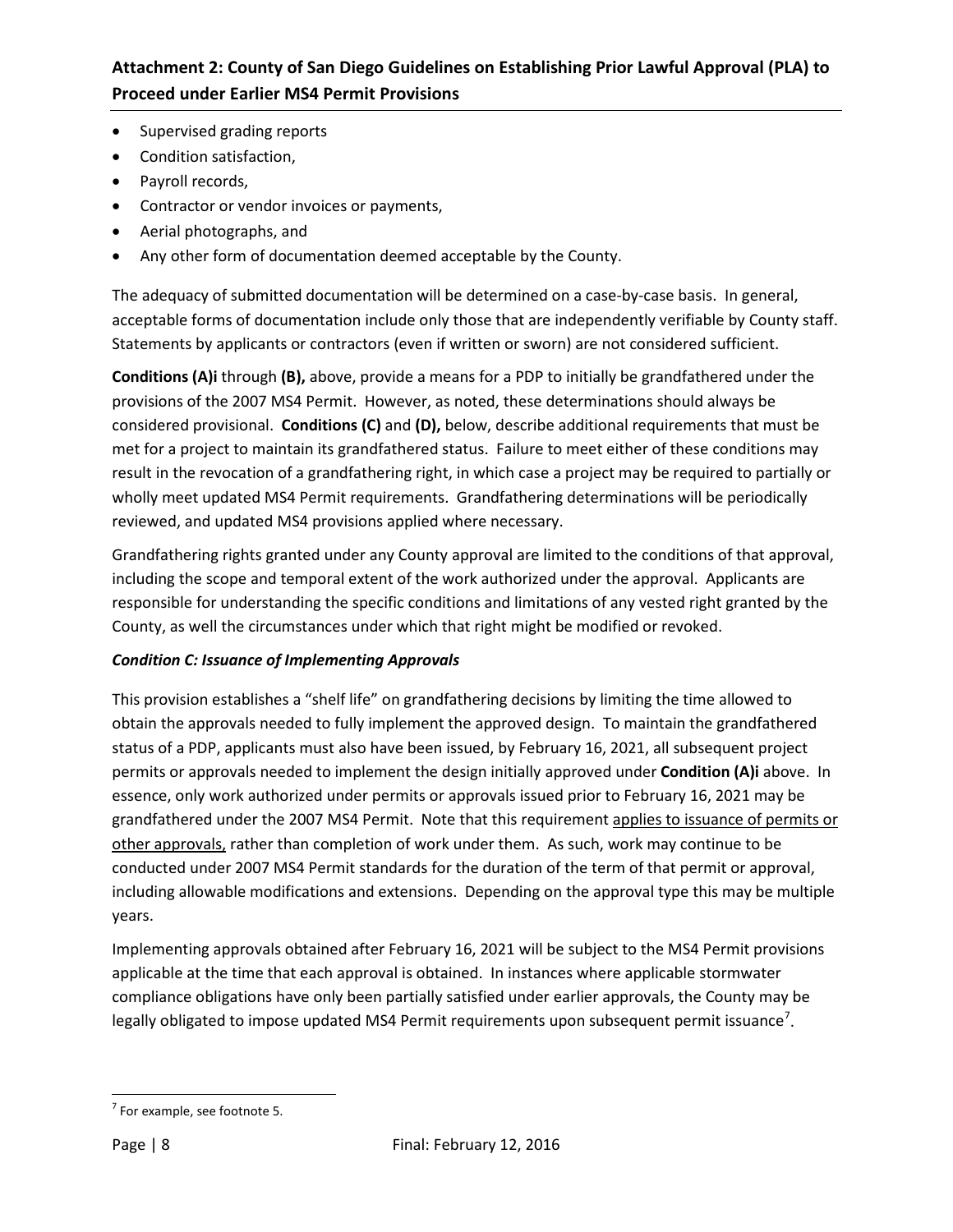The County will review the grandfathering status of PDPs at the time new permits or approvals are issued. All portions or phases of PDPs for which applicable permits or approvals have not been obtained prior to the February 16, 2021 deadline will be reviewed for the applicability of updated MS4 Permit provisions. At that time, applicants may be required to wholly or partially comply with updated MS4 Permit provisions, even where required BMPs cannot be accommodated within the confines of the existing design.

### *Condition D: Maintaining Substantial Conformity*

The storm water drainage system for the PDP in its entirety, including all applicable structural pollutant treatment control and hydromodification management BMPs, must remain in substantial conformity with the design initially approved under **Condition (A)i** above. The intent of this provision is to allow reasonable modifications in the design of a project plan while preserving compliance with the performance standards initially applied to the PDP.

PDPs must always fully comply with the provisions of the 2007 MS4 Permit; however, some changes within the overall project design may be accommodated so long as all applicable narrative and numeric performance standards continue to be met for all portions and phases of the development. As noted above, for projects where initial design parameters were established based on assumptions about final buildout, it is expected that some parameters will be modified as more specific project design details emerge. This is acceptable so long as substantial conformity with all applicable performance standards is maintained over the life of the project. Failure to do so may result in the imposition of updated MS4 Permit standards during later stages of the development.

Proposed design modifications should be presented to and discussed with County staff as early as possible so that feedback and necessary approvals can be provided prior to their implementation. While each proposed change must be evaluated individually, the following will generally be applied to determinations of substantial conformity<sup>[8](#page-9-0)</sup>:

- Ministerial non-substantive changes such as a name change, engineer change, text update, or security/bond change are not considered substantial.
- Changes in the selection, location, or design of individual BMPs or site features that will result in equal or better ability to achieve all applicable narrative and numeric treatment and hydromodification performance standards for the PDP as a whole (including applicable portions of the PDP, such as individual lots or DMAs) may be allowed. However, compliance with all applicable standards must be maintained at all times. That is, a "lesser" standard cannot be approved for one portion of a project unless a corresponding change to offset any potential compliance deficits is also approved at the same time.
- Design changes, including the delineation of DMAs, that increase the overall amount of impervious surface within, or increase the overall footprint of, the PDP may be considered substantial, and will be evaluated on a case-by-case basis.

l

<span id="page-9-0"></span> $^8$  Allowable design changes, even if not determined to be substantial, may require a SWQMP Addendum to be processed for the PDP.